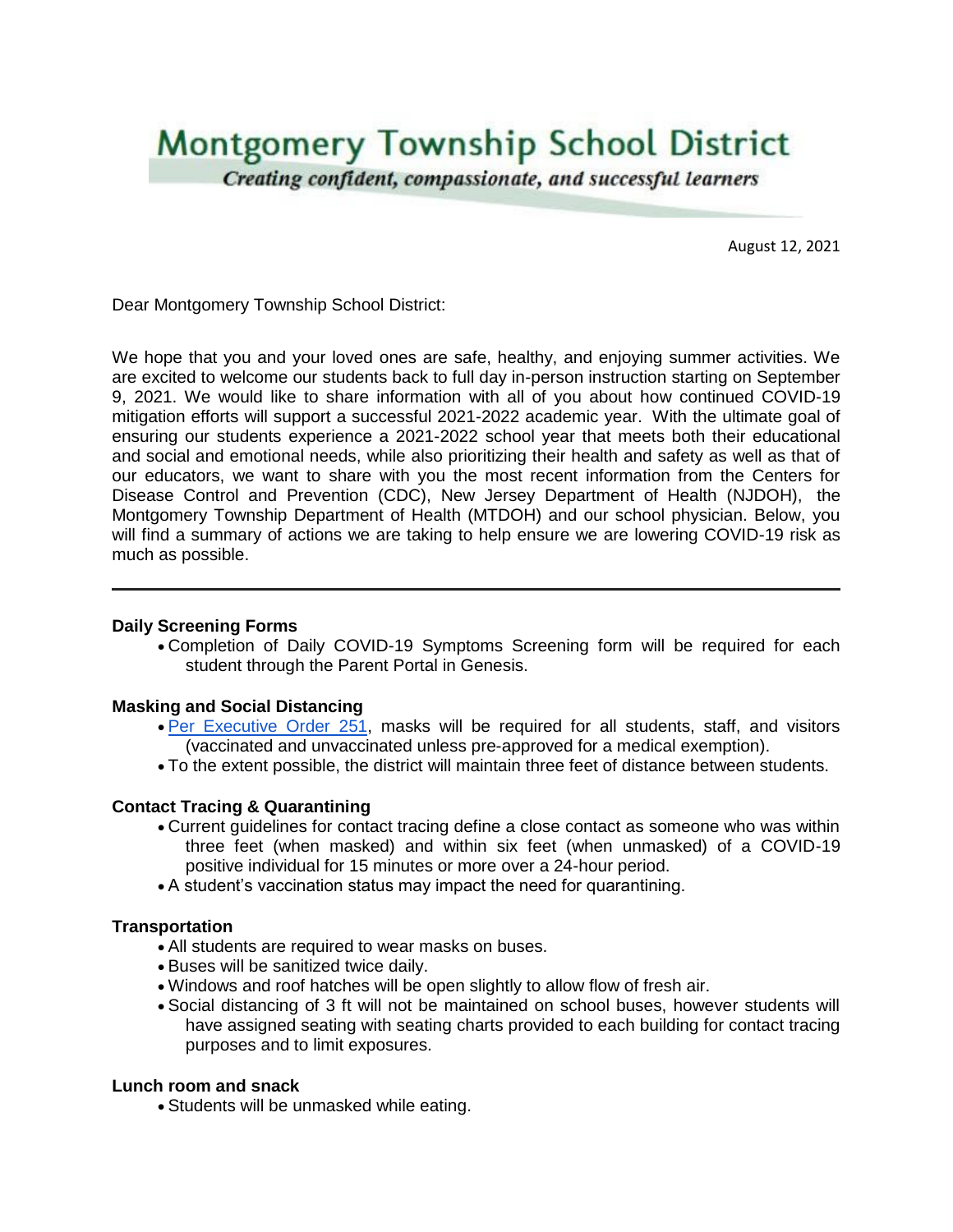- Students location will be identified in the lunch room either through a seating chart or QR code for purposes of contact tracing.
- 6ft of distance will not be achieved in many cases during lunch.

## **Athletics**

- Masks will be required of all athletes except when they are actively participating in their sport during practices and games.
- We are excited to welcome spectators back to our athletic events. Out of an abundance of safety and respect for our student athletes, in order to mitigate the spread of COVID19, masks are recommended for all spectators while on the Montgomery High School campus. MTSD student spectators are required to wear masks at all times.
- If an athlete, regardless of vaccination status, is symptomatic he/she needs to stay home until cleared by a district health professional.

## **Music Classes**

- During band classes, while playing a brass or woodwind instrument, masks will be pulled down around the chin to make room for the mouthpiece. Brass and woodwind instruments will be masked with a Merv-13 rated bell cover. As such, all exhaled air will be filtered by a mask or a bell-cover.
- During choir classes, all students will remain masked at all times, including while singing.
- During general music classes, all students will remain masked at all times, including while singing.
- During orchestra classes, all students will remain masked at all times.

# **Travel Guidelines Per the CDC**

 As we approach the first day of school on September 9th, please be aware of these guidelines from the CDC to help ensure your child is able to participate in the first day of school:

• Individuals traveling outside of New Jersey, New York, Pennsylvania, and Delaware are required:

## **Fully Vaccinated Travelers:**

## **International travel**:

- Get tested 3-5 days after returning to the United States
- Do not need to quarantine
- Self- monitor for symptoms

## **Domestic travel**:

- Traveling outside of New Jersey, New York, Pennsylvania, and Delaware
- Do not need to quarantine or test before or after travel
- Self-monitor for symptoms

## **Unvaccinated Travelers:**

## **International travel**:

- Get tested 3-5 days after travel
- Stay home and self-quarantine for a full 7 days after travel, even if the post-travel test is negative.